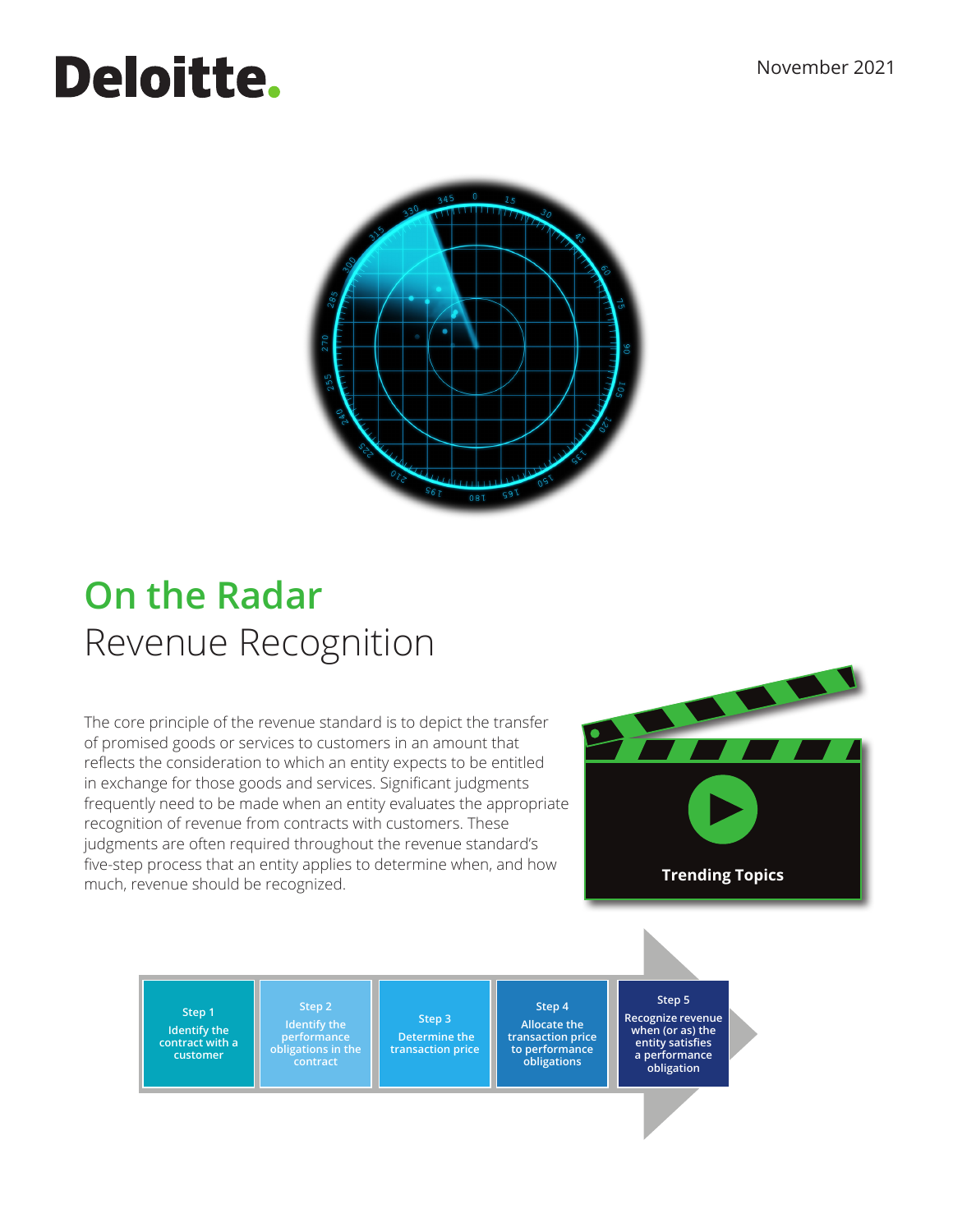Application of the five steps illustrated above requires a critical assessment of the specific facts and circumstances of an entity's arrangement with its customer. Some of the more challenging and judgmental aspects of applying the revenue standard are highlighted below.

**Entities often have difficulty determining the appropriate judgments to apply in the identification of performance obligations and the assessment of whether an entity is a principal or an agent, as described below. Not surprisingly, these are two topics of the revenue standard on which entities commonly seek the SEC staff's views in prefiling submissions. In addition, these topics are frequently discussed in SEC staff speeches at the annual AICPA Conference on Current SEC and PCAOB Developments.**

# **Identifying Performance Obligations**

A performance obligation is the unit of account for which revenue is recognized, and the identification of performance obligations affects the revenue recognition timing. A performance obligation is a promise that an entity makes to transfer to its customer a "distinct" good or service. Contracts with customers often include multiple promises, and it can be difficult for an entity to (1) identify the activities it is undertaking that qualify as promises to provide goods or services and (2) determine which promises are distinct. An entity should answer two questions to evaluate whether a promised good or service is distinct and, thus, a separate performance obligation:

- Can the customer benefit from the good or service on its own or with other readily available resources (i.e., is the good or service capable of being distinct)?
- Is the entity's promise to transfer the good or service separately identifiable from other promises in the contract (i.e., is the good or service distinct within the context of the contract)?

Only when the answer to each question above is yes for a promised good or service (or bundle of goods or services) is the promised good or service (or bundle of goods or services) distinct and, therefore, a performance obligation. If the two revenue recognition criteria for identifying a distinct good or service are not met, an entity must combine goods or services until it identifies a bundle that is distinct.

Answering the first question can be straightforward but is not always so. If an entity typically sells a good or service on its own, or if the good or service can be used with another good or service that the entity (or another vendor) sells separately, the answer to the first question is likely to be yes. The key is whether a customer can generate some economic benefits from the good or service on its own or with other readily available resources.

Answering the second question is often more challenging. For an entity to assess whether its promise to transfer a good or service is separately identifiable from other goods or services in a contract, the entity should evaluate whether the nature of the promise is to transfer each of those goods or services individually or, instead, to transfer a combined item or items to which the promised goods or services are inputs.

**The revenue standard includes indicators of when two or more promised goods or services are not separately identifiable, including situations in which:**

- 1. An entity provides a significant service of integrating goods and services into a combined output or outputs (e.g., constructing a building).
- 2. One or more goods or services significantly modify or customize one or more other goods or services (e.g., customizing specialized equipment).
- 3. The goods and services are highly interdependent or interrelated in such a way that they significantly affect one another (e.g., providing software with critical updates).

Broadly speaking, if multiple promised goods or services represent inputs to a combined output, the combined output would typically be greater than (or substantively different from) the sum of those inputs.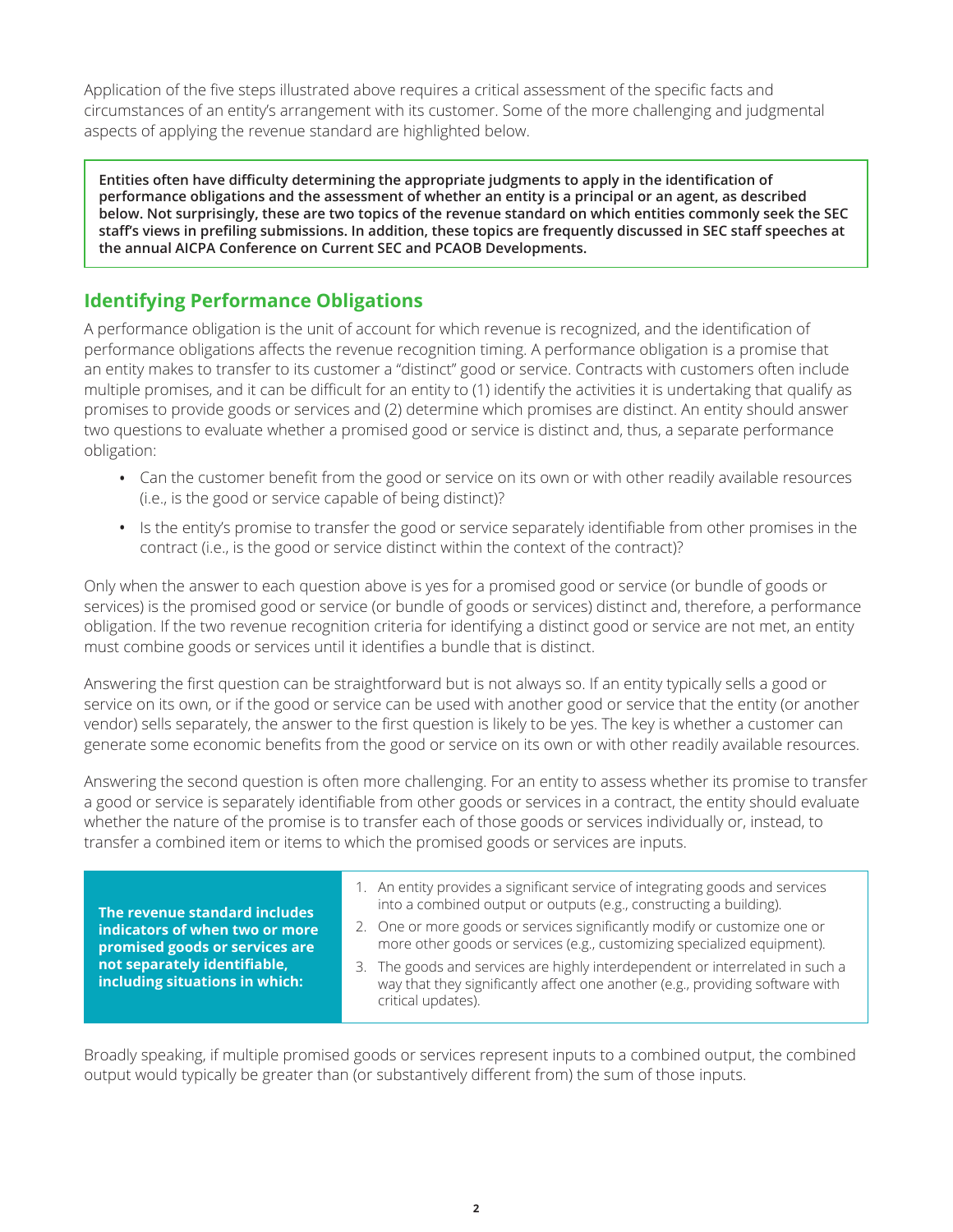### **Assessing Whether an Entity Is a Principal or an Agent**

It is not uncommon for more than one party to be involved in providing goods or services to a customer. Whenever another party is involved, an entity must evaluate whether its promise is to provide the goods or services itself as a principal or to arrange for another party to provide the goods or services to a customer. Such a determination significantly affects the amount of revenue an entity records. This is because a principal records as revenue the gross amount of consideration from the customer (with a corresponding cost for the amount paid to the other party involved in providing goods or services to the customer) while an agent records the net amount retained from the transaction.

The unit of account for performing the principal-versus-agent assessment is called the "specified" good or service, which is the good or service that an entity determines to be distinct by using the same criteria that apply to the identification of performance obligations. The underlying principle in determining whether an entity is a principal or an agent is to evaluate whether the entity controls the specified good or service before transferring it to the customer. Control is defined as "the ability to direct the use of, and obtain substantially all of the remaining benefits from, an asset." Determining whether the entity controls the specified good or service before transferring it to the customer — and, therefore, is the principal in the arrangement — may be clear in some circumstances but may require significant judgment in others.

| There are three key indicators<br>to help the entity make this<br>assessment: | The entity is primarily responsible for fulfilling the promise to provide the<br>specified good or service.                                                                                               |
|-------------------------------------------------------------------------------|-----------------------------------------------------------------------------------------------------------------------------------------------------------------------------------------------------------|
|                                                                               | The entity has inventory risk before the specified good or service has been<br>transferred to the customer or after transfer of control to the customer<br>(e.g., if the customer has a right of return). |
|                                                                               | The entity has discretion in establishing the price for the specified good<br>or service. However, an agent can have discretion in establishing prices in<br>some cases.                                  |

These indicators are intended to support a conclusion that the entity does or does not control the specified good or service before transferring it to the customer and should not be used as a checklist that overrides the underlying principle of control.

The framework for evaluating whether an entity is a principal or an agent is also relevant to the determination of the party to which control of a specified good or service is transferred (i.e., which party is the entity's customer). This evaluation is particularly relevant when an intermediary (e.g., a distributor or reseller) is involved in reselling the entity's goods or services to an end customer. If an entity determines that control of a specified good or service is transferred to an intermediary, the intermediary is the entity's customer, and the entity records revenue based on the amount that it expects the intermediary to pay. However, if the entity concludes that the intermediary does not obtain control of the specified good or service before the good or service is transferred to the end customer, the amount of revenue that the entity records is based on the consideration (if known) that the entity expects the end customer to pay.

#### **Variable Consideration**

Many revenue contracts include variable consideration, including price concessions, rebates, incentives, royalties, and performance-based bonuses or penalties. Generally, the revenue standard requires an entity to estimate variable consideration, with recognition subject to a constraint such that it is probable that a significant reversal of cumulative revenue recognized will not occur. Many entities have had to implement significant changes to their internal controls to develop processes for estimating and constraining variable consideration. There are a few exceptions to the requirement to estimate variable consideration, including sales- or usagebased royalties associated with a license of intellectual property (IP) that is the predominant item. In addition, entities must carefully evaluate whether variable consideration should be allocated to one or more, but not all, performance obligations in a contract (or one or more, but not all, distinct goods or services that are part of a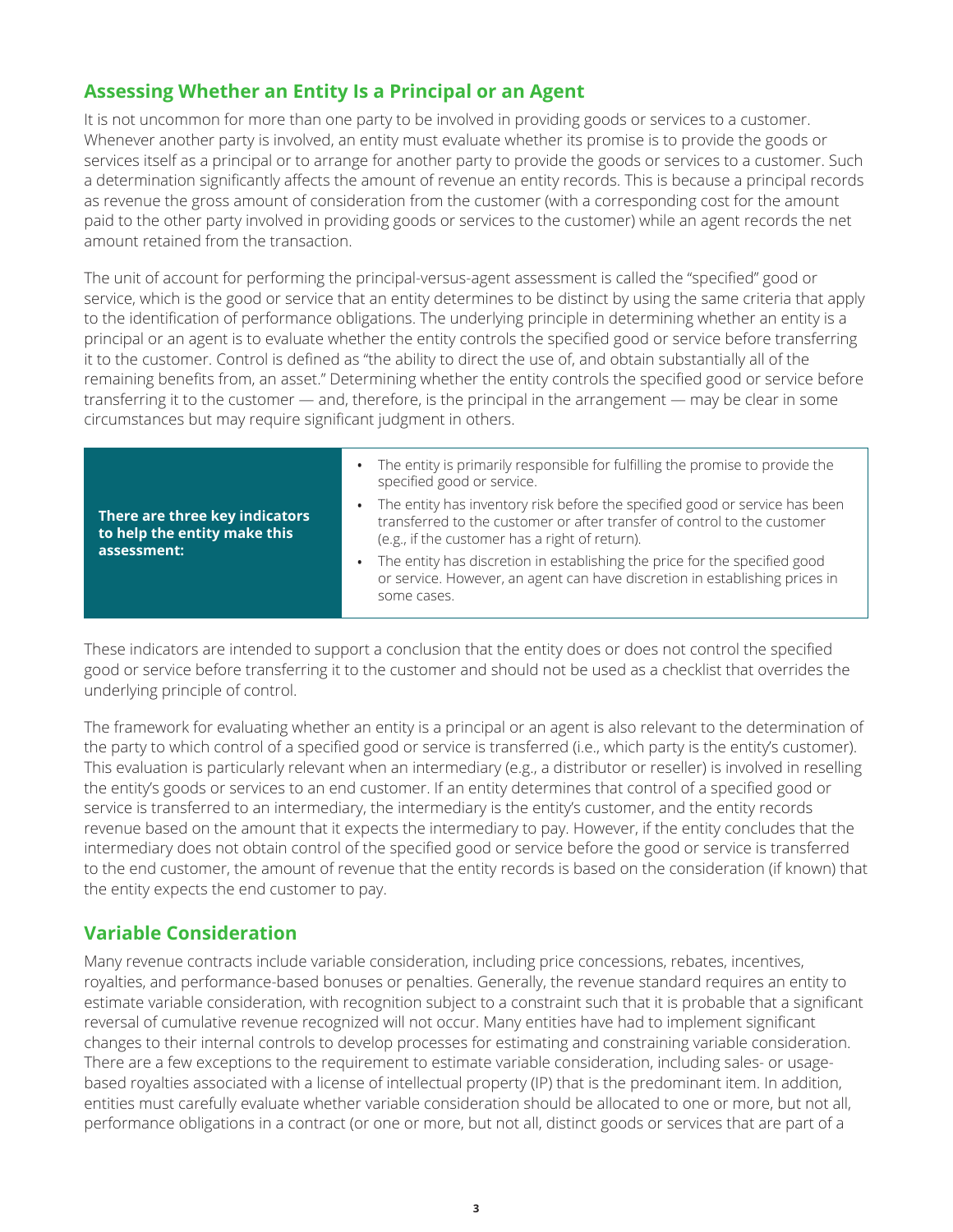series of distinct goods or services that represent a single performance obligation). For example, some usagebased fees may be allocated to a distinct day of service that is part of a series of services.

# **Licensing**

The revenue standard includes specific guidance on the licensing of an entity's IP. For example, revenue associated with the license of functional IP (e.g., software, film, music, drug compound/formula) is typically recognized at a point in time (unless combined as a single performance obligation with a service that is recognized over time) while revenue associated with a license of symbolic IP (e.g., franchise, trade or brand name, logo) is typically recognized over time. Accordingly, entities may need to apply different revenue recognition methods for different types of licenses. However, the general framework used to account for licensing of IP is essentially the same as the framework used to account for the sale of other goods or services (i.e., the five-step model described above). As noted above, one exception to the general framework is the accounting for sales- or usage-based royalties associated with licensing of IP that is the predominant item.

Licensing of IP can take many forms, and the economics and substance of such transactions can often be difficult to identify. This is because (1) a license is defined by the contractual rights conveyed to a customer and (2) the accounting for such rights is highly dependent on how those rights are defined and what, if any, additional promised goods or services are required to be provided along with such rights. Therefore, an entity may find that no two contracts are the same and that new judgments must be made with each arrangement. As more and more entities expand their product offerings to include technology-related products or services, assessing the appropriate revenue recognition for licensing of IP continues to be a topic of focus for many entities.

# **Financial Statement Disclosures**

The disclosure requirements under the revenue standard are significant and more comprehensive than those under legacy revenue guidance. Entities are required to disclose both quantitative and qualitative information that enables users of financial statements to understand the nature, amount, timing, and uncertainty of revenue and cash flows arising from contracts with customers.

The illustration below gives an overview of the annual revenue disclosure requirements for public entities. Nonpublic entities can elect not to provide certain disclosures, and the disclosure requirements for interim periods are significantly reduced in scope from the illustration below.



#### **Annual Disclosures**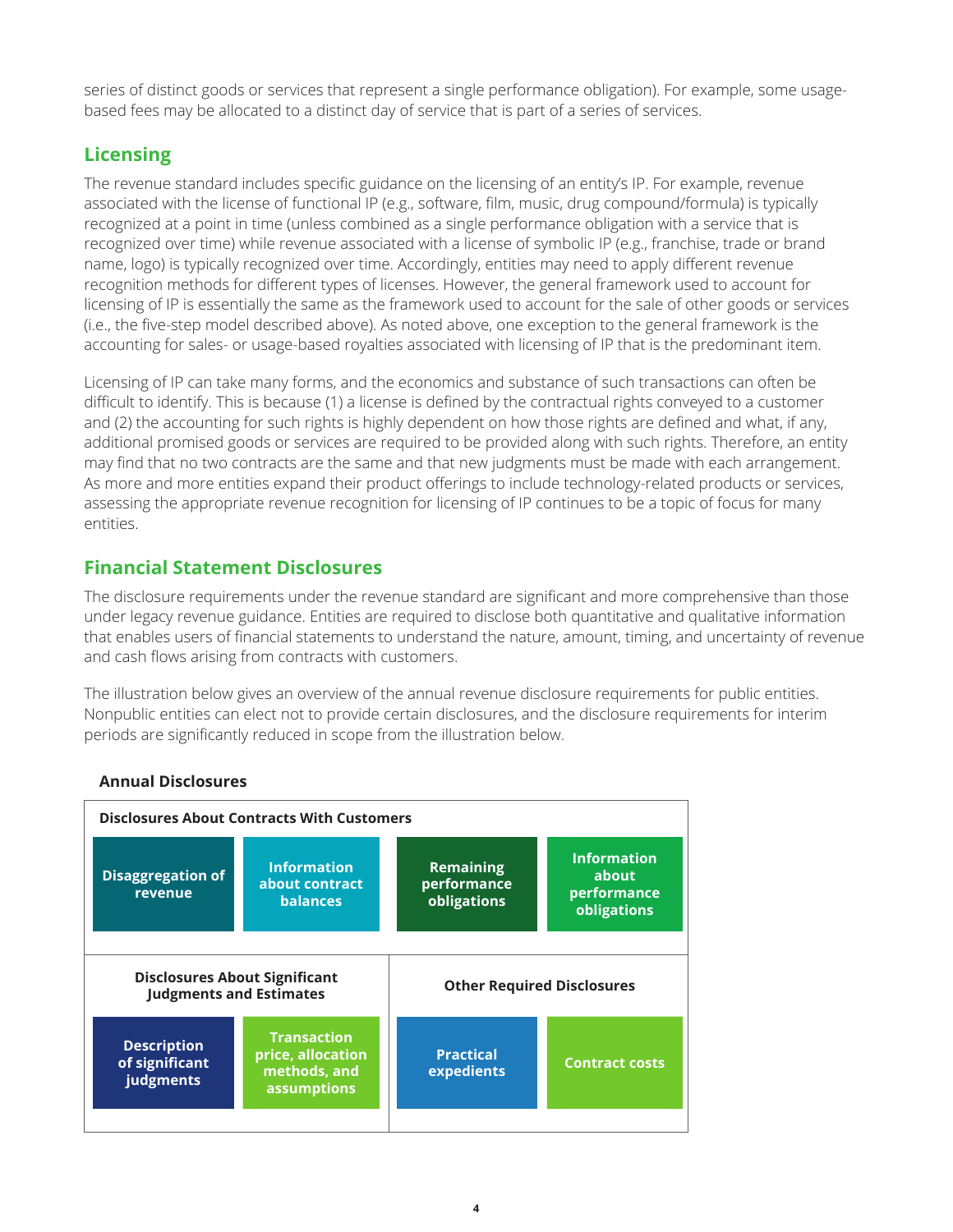#### **SEC Comment Letters**

Revenue remains a hot topic of SEC comment letters. Key themes of SEC comment letters related to revenue recognition include the following:

| <b>Theme</b>                                        | <b>Example(s)</b>                                                                                                                          |
|-----------------------------------------------------|--------------------------------------------------------------------------------------------------------------------------------------------|
| Significant judgments                               | Identification of performance obligations.<br>$\bullet$                                                                                    |
|                                                     | Principal-versus-agent assessment.<br>$\bullet$                                                                                            |
|                                                     | Determination of the transaction price.<br>$\bullet$                                                                                       |
|                                                     | Allocation of the transaction price.<br>$\bullet$<br>Identification of a measure of progress.                                              |
|                                                     | $\bullet$                                                                                                                                  |
| Disclosures of performance obligations              | Timing of revenue recognition.<br>$\bullet$                                                                                                |
|                                                     | Significant payment terms.<br>$\bullet$                                                                                                    |
|                                                     | Significant financing components.                                                                                                          |
|                                                     | Nature of goods and services (e.g., principal-versus-agent considerations).<br>$\bullet$                                                   |
| Contract costs                                      | Method being used to amortize the capitalized costs.<br>$\bullet$                                                                          |
|                                                     | How the selected amortization period correlates with the period of<br>$\bullet$<br>henefit                                                 |
|                                                     | Whether commissions paid upon renewal are commensurate with the<br>$\bullet$<br>initial commissions.                                       |
|                                                     | How renewals are considered in the amortization period.<br>$\bullet$                                                                       |
| Disclosures of disaggregation of revenue            | Consideration of information disclosed outside of the financial statements<br>$\bullet$<br>(e.g., earnings calls, investor presentations). |
|                                                     | An entity's business model.<br>$\bullet$                                                                                                   |
|                                                     | Whether the categories disclosed depict how revenue and cash flows are<br>$\bullet$<br>affected by economic factors.                       |
| Disclosures of contract balances                    | How contract balances are derived                                                                                                          |
| Disclosures of remaining performance<br>obligations | When an entity expects to recognize revenue                                                                                                |

**The SEC also continues to focus on non-GAAP metrics, including adjustments that change the accounting policy or the method of recognition of an accounting measure that may be misleading and, therefore, impermissible. For example, a non-GAAP performance measure that reflects revenue recognized over the service period under GAAP on an accelerated basis as if the registrant earned revenue when it billed its customers is likely to be prohibited because it is an individually tailored accounting principle and does not reflect the registrant's required GAAP recognition method. However, in certain circumstances, the SEC may not object when a registrant presents the amount of revenue billed to a customer — that is, "billings" or "bookings" (with appropriate characterization) as an operational metric — because such measures are not considered non-GAAP measures. For more information, see Deloitte's Roadmap** *Non-GAAP Financial Measures and Metrics***.**

#### **Accounting Standards Update on Revenue Contracts Acquired in Business Combinations**

In October 2021 the FASB issued ASU 2021-08, which amends the guidance in ASC 805 to address the recognition and measurement of revenue contracts with customers acquired in a business combination. The ASU requires an entity to apply the revenue standard when recognizing and measuring contract assets and contract liabilities arising from those contracts. By contrast, fair value is the measurement model that is applied to most assets and liabilities (e.g., customer relationship intangibles) acquired in a business combination.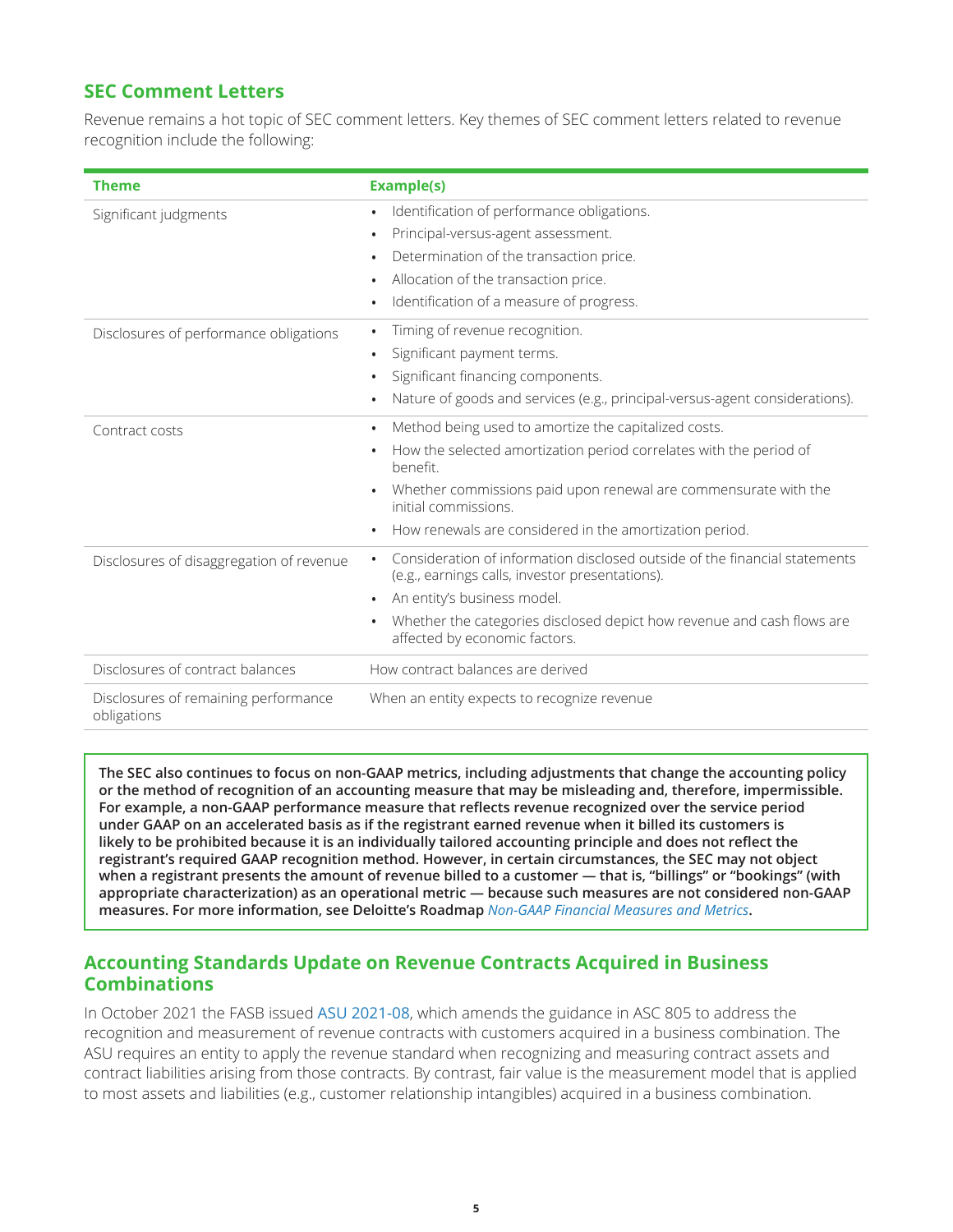#### **On the Horizon**

After the FASB issues a major new accounting standard, it begins a postimplementation review (PIR) process to evaluate whether the standard is achieving its objective by providing users of financial statements with relevant information that justifies the costs of providing it. This process enables the Board to solicit and consider stakeholder input and FASB staff research. At its July 28, 2021, meeting, the FASB discussed feedback received to date on the revenue standard. In a handout prepared for the meeting, the FASB staff noted that stakeholder feedback on the revenue standard was positive overall, particularly from users of financial statements since the standard results in more useful and transparent information,



improved disclosures, and comparability across entities and industries. The staff further observed that while many preparers noted significant one-time costs associated with implementation of the standard, they also highlighted that the standard has been beneficial in the long run. As the PIR process for the revenue standard continues, the Board and its staff may identify areas of improvement that could result in future standard setting.

See Deloitte's Roadmap *Revenue Recognition* for a more comprehensive discussion of accounting and financial reporting considerations related to the recognition of revenue from contracts with customers under ASC 606.

#### **Contacts**



**Sandie Kim** Partner Deloitte & Touche LLP +1 415 783 4848 sandkim@deloitte.com



**Chris Chiriatti** Managing Director Deloitte & Touche LLP +1 203 761 3039 cchiriatti@deloitte.com